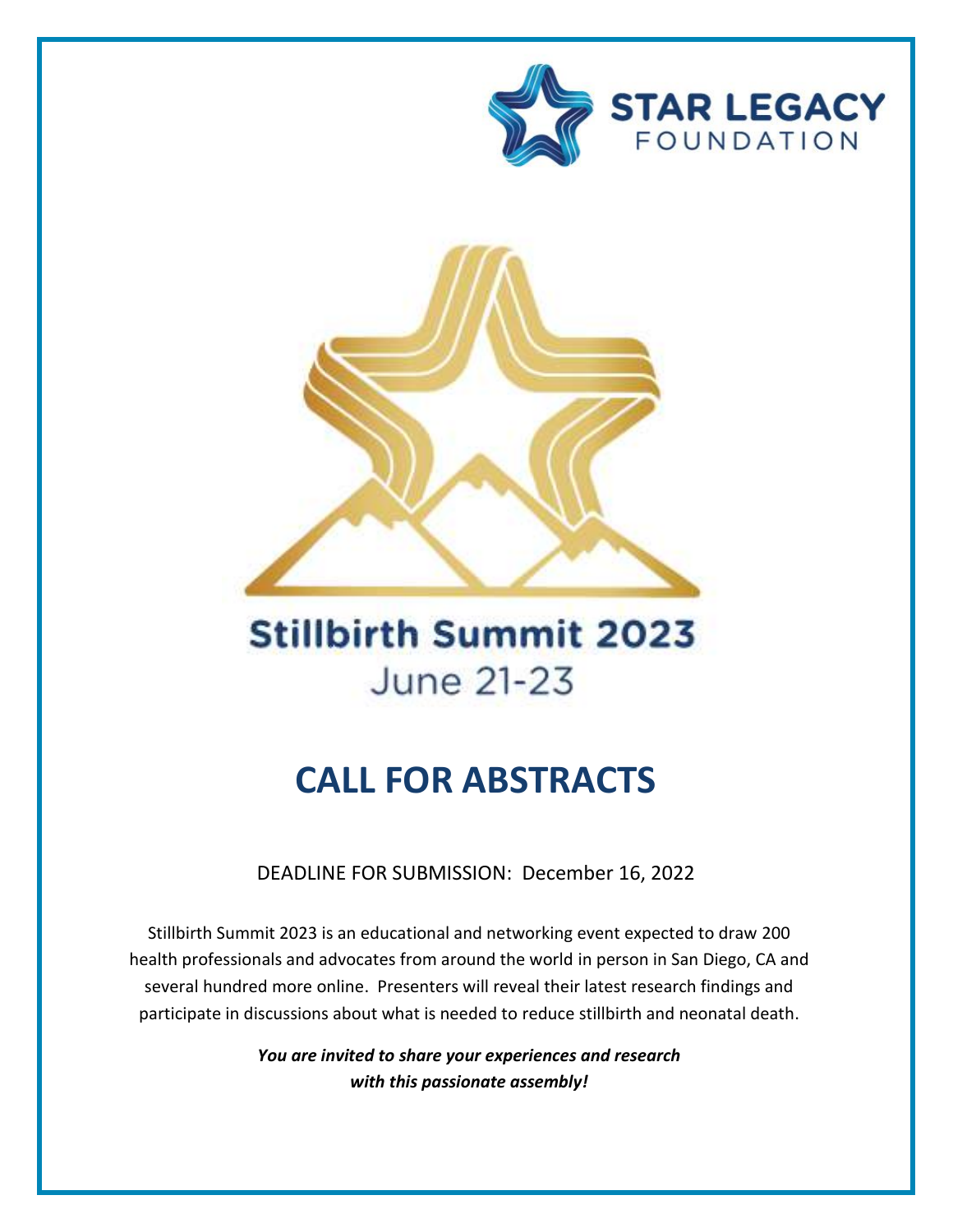

### **STILLBIRTH SUMMIT 2023**

We are seeking submissions for oral and poster presentations which reflect the key areas of the conference theme:

- Stillbirth risk identification and management
- Emerging ideas in causes/prevention of stillbirth
- Maternal health issues related to stillbirth

The audience for Stillbirth Summit 2023 will include physicians, midwives, nurses, social workers, sonographers, researchers, families, and policy experts.

Continuing education credit will be available for appropriate professional audiences.

#### *General Instructions for Submission:*



Abstracts for Stillbirth Summit 2023 will be accepted electronically **[here](https://docs.google.com/forms/d/e/1FAIpQLSfc_KfBZ7P-edd_A5j8ESPTpZ7m-RFd7Nqk5me2TRshds76iQ/viewform?usp=sf_link)** or scan the Code to access form.

Abstracts will be accepted through **December 16, 2022**.

Abstracts will be reviewed by the Program Committee based on the following criteria:

- Topic is innovative and relevant to pregnancy loss, stillbirth and neonatal death.
- Submission is directly linked to one or more conference focus areas
- Content is well organized, an appropriate presentation level for the audience, and can be addressed in time allotted
- Presenter has relevant speaking/teaching experience.
- Learning objectives are measurable and achievable.
- There is likely to be significant interest in the session.

Conference planners will not review incomplete, incorrect, or late submissions.

All who submit abstracts will receive email notification of their submission status by February 3, 2023. Once the selection of oral and poster presentations is complete, presenters will be sent a presenter contract which must be completed and returned by February 28, 2023.

Presenters chosen for Oral Presentations will receive one free conference registration and travel assistance for the primary presenter. Further details will be provided in the presentation acceptance information.

Presenters chosen for Poster Presentations will receive one half-price conference registration. These presenters must be registered for the conference by May 1, 2023 or acceptance of the poster may be revoked.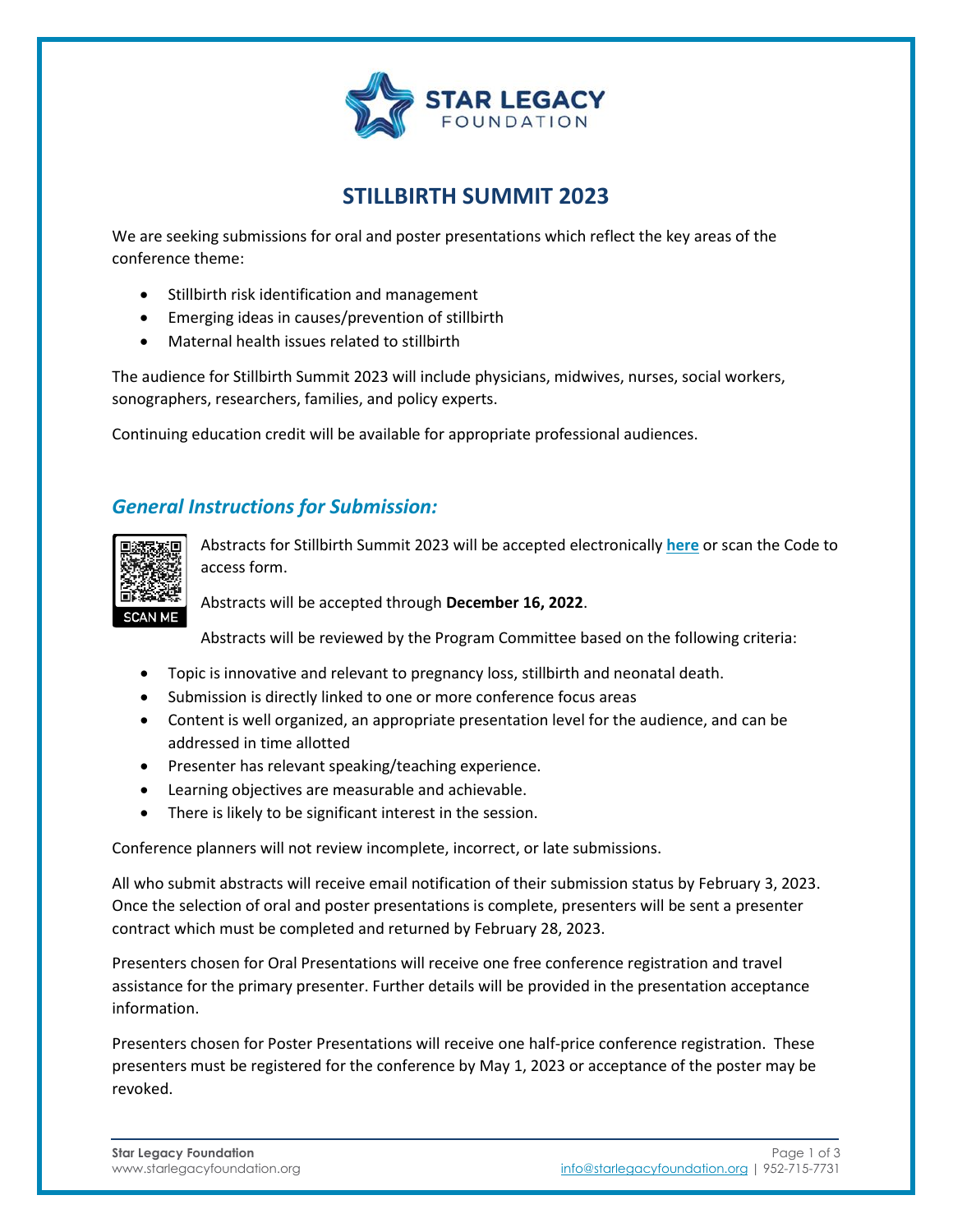

#### Oral Presentations:

Stillbirth Summit 2023 will consist of 30-minute presentations including 5 minutes for questions. We are unable to accommodate specific presentation date/time requests.

Presentation format may be lecture, demonstration, or panel discussion and must be specified in the abstract submission. Slides must be submitted to conference planners at least 48 before the presentation in PowerPoint or pdf format.

Conference goals include the publication of a proceedings document. As such, submission of an abstract indicates permission to include the abstract in the publication if selected as an oral presentation. For research presentations, documentation of ethics approval is also required and will be requested within 2 weeks of submission acceptance.

#### Oral Presentation Submission Instructions

In order to assist in the processing of abstracts and to meet the requirements for awarding continuing education credits, submissions must include the following items. Conference planners will not review incomplete, incorrect, or late submissions.

- Title that reflects the topic or content (20 words or less)
- Abstract of the program (maximum 400 words)
- Contact information for the primary presenter, including email address
- Paragraph to be used for speaker introduction
- Conference theme addressed by the presentation
- Three post-test questions covered by the presentation
- Presentation description, which includes the following:
	- o Program format
	- o At least two measurable learning objectives
	- o Teaching/learning strategy for each objective
	- o Target audience who will benefit from attending
	- o Presentation level (basic, intermediate, advanced)
	- $\circ$  2-3 sentence description of the presentation that can be used for marketing